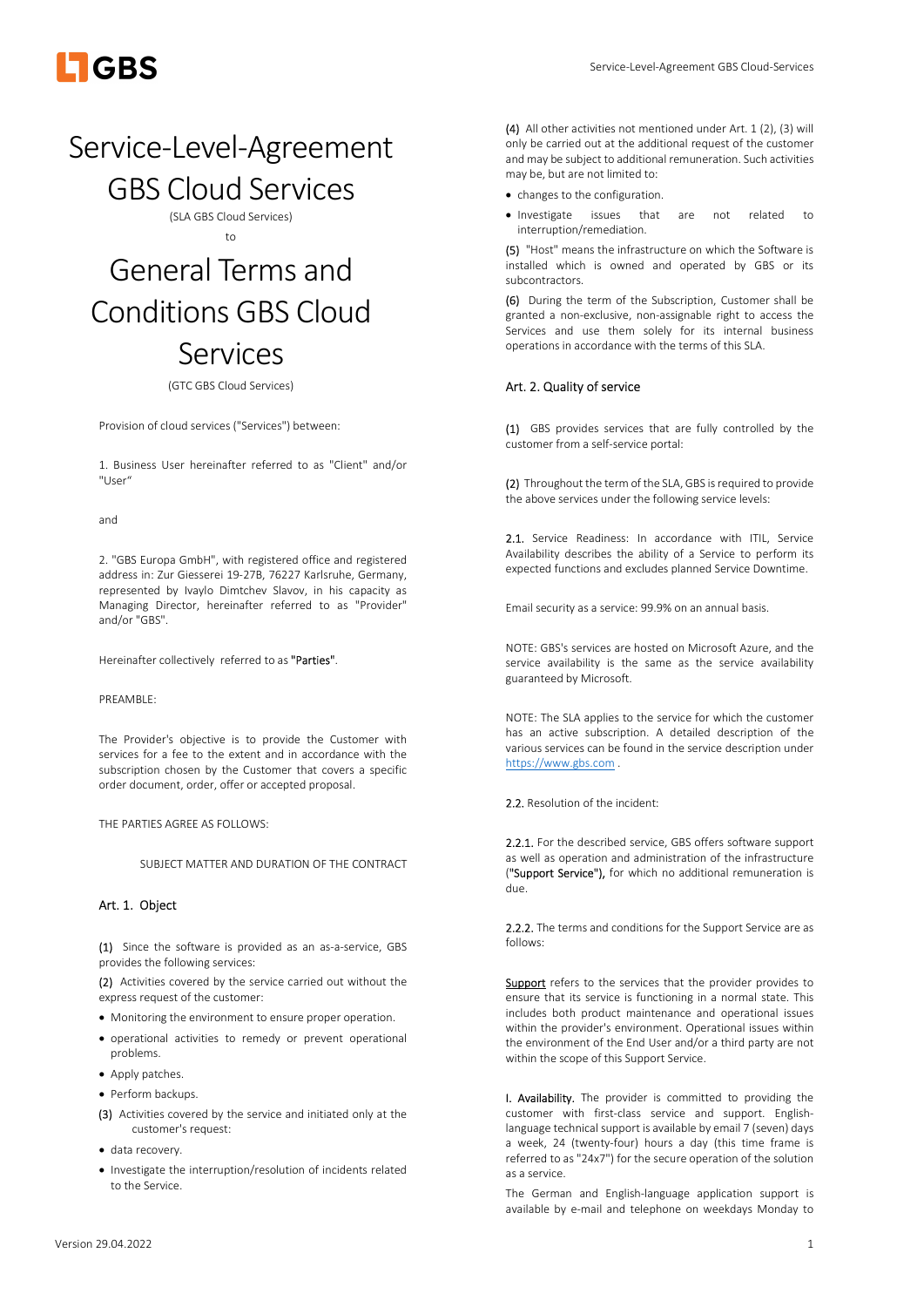

Friday from 08:00 to 18:00 (CET) for questions about the use and setup.

II. Contact. The channels for contacting vendor support are:

1. the primary and preferred contact method for support questions is to send an email describing the problem to

### support24@gbs.com

This ensures that the GBS team reviews these and forwards them to the right expert depending on the nature of the problem. The customer will be contacted shortly, within the agreed SLA conditions.

2. The support hotline is available 24x7 at:

# +49 69 808 852 88

III. Response Time. The following tables describe the response metrics that apply to the support service specified in the following tables. Incidents caused by third-party software are not covered by these response metrics.

| <b>Support Response Time</b> |               |                         |                       |
|------------------------------|---------------|-------------------------|-----------------------|
| Severity                     | Response time | Preliminary<br>Solution | Permanent<br>Solution |
| 1                            | $\leq 1$ hour | $\leq 1$ day            | 15 business days      |
| $\mathfrak{D}$               | $<$ 4 hours   | $\leq 1$ day            | 15 business days      |
| 3                            | $<$ 4 hours   | $\leq$ 2 days           | 20 business days      |
| 4                            | $< 8$ hours   | $\leq$ 3 days           | 30 days               |

| GBS-Produkte Severity-Definition |                                                                                                                                                                                                                                             |  |
|----------------------------------|---------------------------------------------------------------------------------------------------------------------------------------------------------------------------------------------------------------------------------------------|--|
| Severity                         | Definition                                                                                                                                                                                                                                  |  |
| 1                                | Product functionality is not available to over 90% of<br>users, resulting in critical disruptions to business<br>operation.                                                                                                                 |  |
| $\mathcal{P}$                    | Key product features do not work with critical time<br>sensitivity, but without massive or serious impact on<br>business operations.                                                                                                        |  |
| $\mathbf{R}$                     | Product functionality is compromised, but most<br>operations (e.g. product performance/compatibility<br>issues, logging/monitoring errors, undocumented<br>behaviour) continue with moderate priority                                       |  |
| 4                                | Product functionality is not affected (e.g. end-user<br>service, pre-sale, website-related questions); minor<br>usability, GUI issues; How-to questions, product<br>information (e.g. functionality, requirements, setup,<br>etc.) Inquire. |  |

NOTE: In the case of product support, the customer must support the provider and provide him with all requested relevant information. Target resolution times are only applicable if the customer's response time matches this SLA.

Additional information. Vendor may need additional information about the environment used in conjunction with the products or services, or it may need tests to help resolve a problem. At The Provider's request, Customer shall promptly and fully cooperate in providing all necessary information and conducting the necessary tests with respect to Vendor's

service level objectives. The Provider shall not be liable for failure to achieve the Service Level Objectives if the Customer fails to provide the required information upon request. Vendor will maintain sufficient resources, processes, policies, technologies, and safeguards at all times to achieve response time and the desired temporary solution and will continuously strive to find a solution with minimal impact on the Customer.

# (3) Reporting

3.1. GBS may prepare annual reports on the activities carried out on the Platform, which include, but are not limited to:

•Platform availability.

•Maintenance work.

3.2. Upon request, GBS may make available incident reports which contain the following:

- •Number of open incidents at the customer's site.
- •Average resolution time.

# Art. 3. Duration.

This SLA is effective upon the conclusion of one or more subscriptions or acceptance of the GTC GBS Cloud Services and shall remain in effect until termination or expiration of all subscriptions running under it.